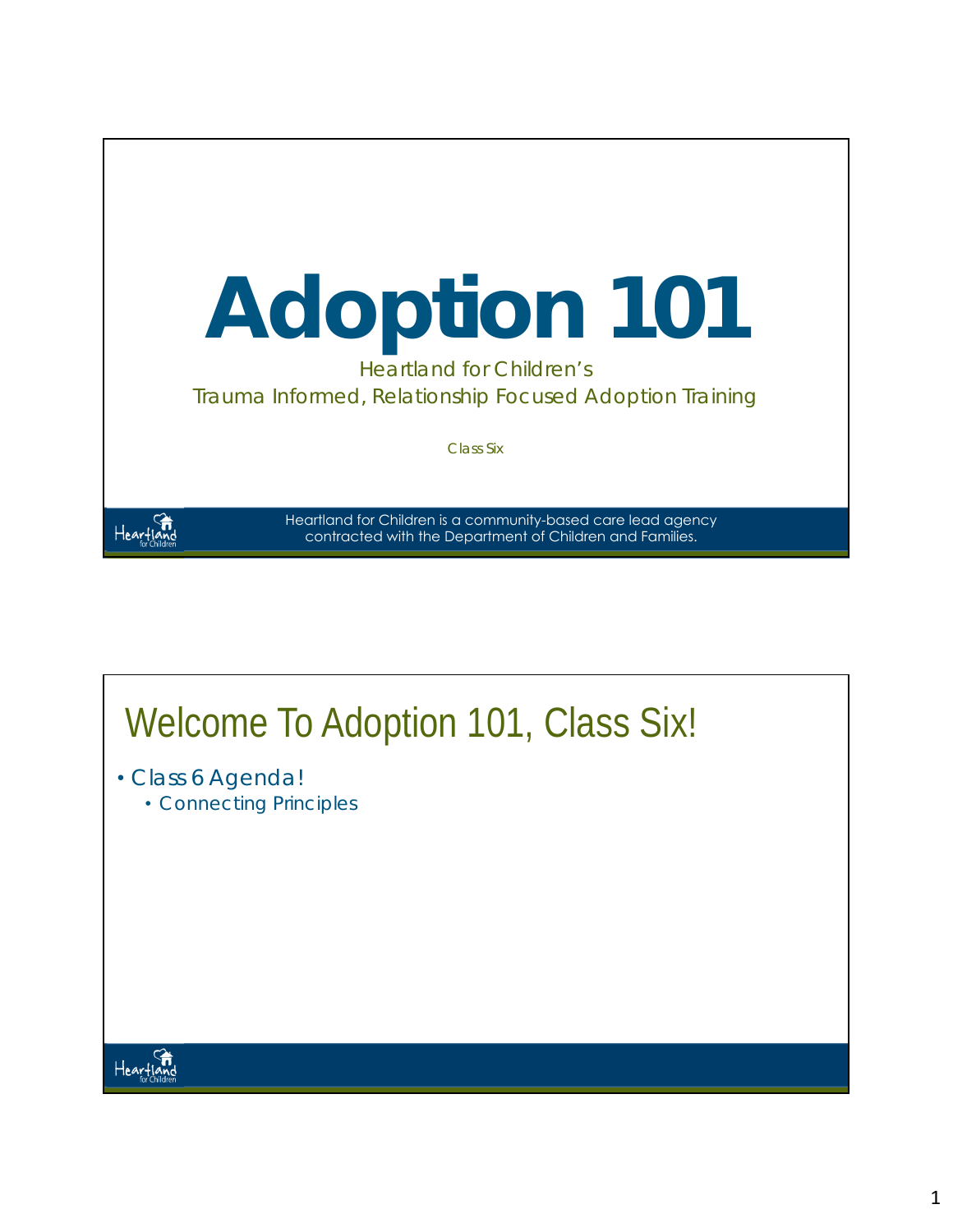

#### Connecting Principles of TBRI© • These principles address the relational needs of children from hard places who often have experienced trauma through relationships. • Often, a child's needs are misinterpreted due to their inability to verbalize their needs. Tune into your child! See beyond the behavior. • What is my child trying to tell me? • What does my child really need?Heartig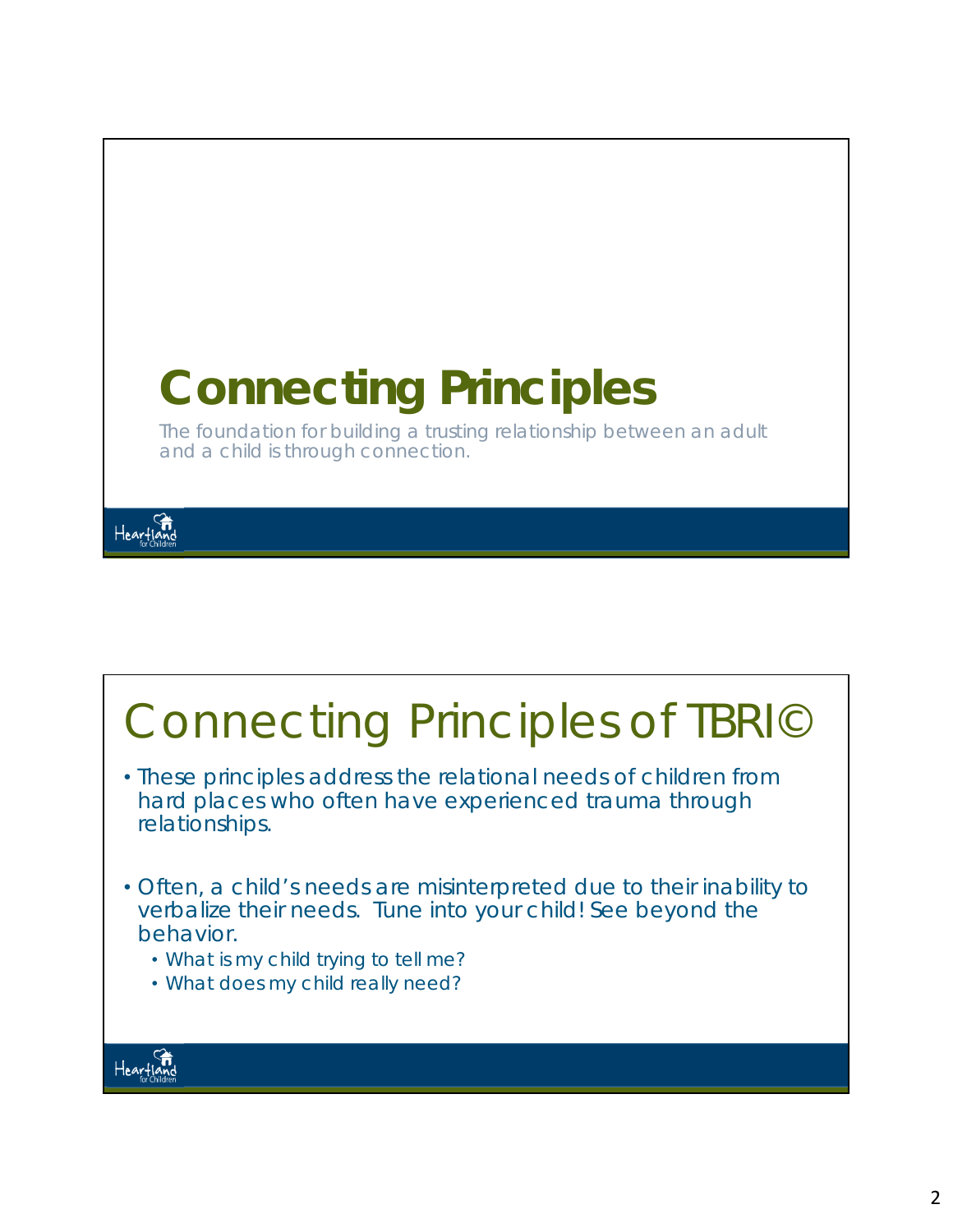

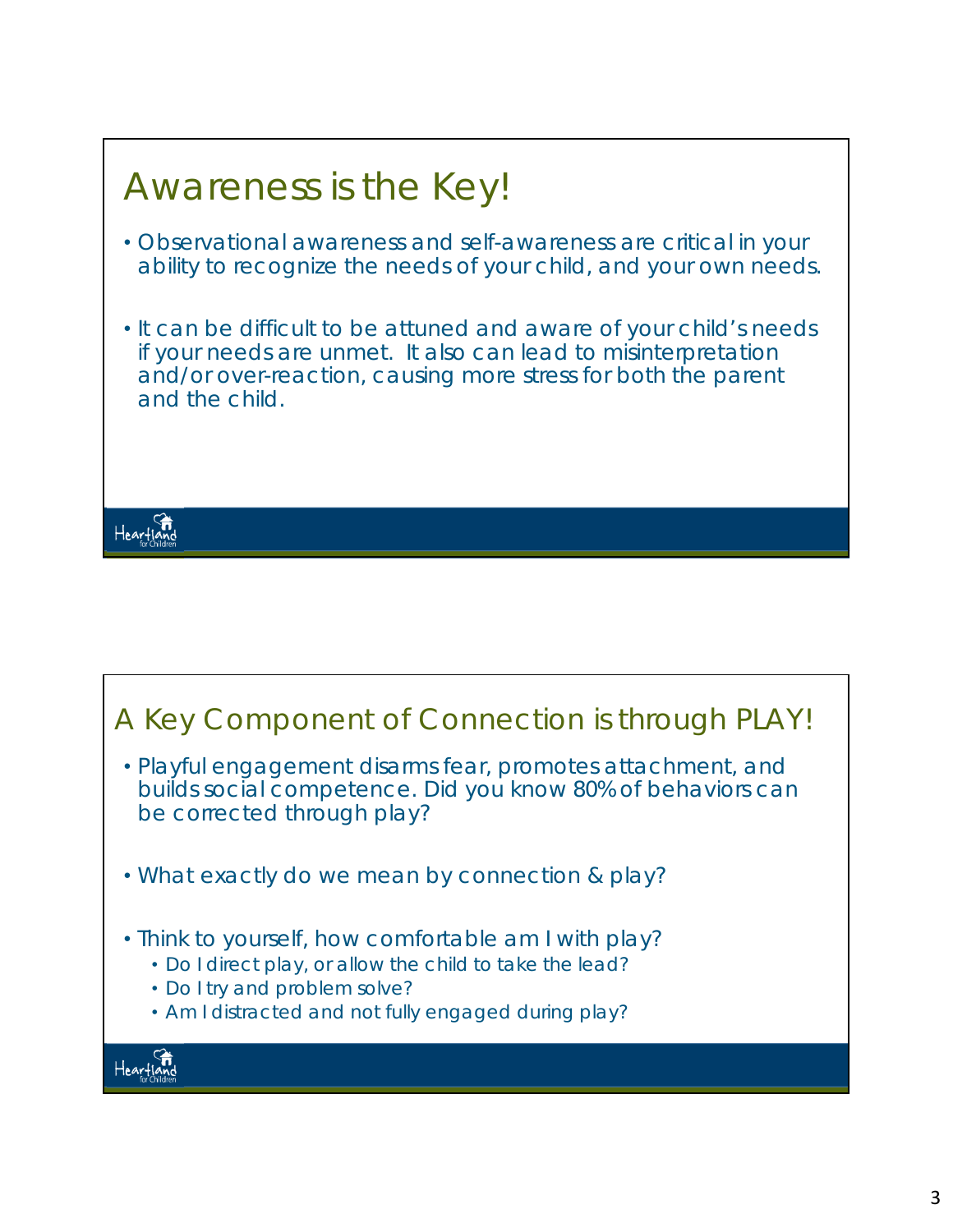## Key Components of Engagement • What do we mean by *engagement*? • Eye contact • Healthy Touch • Tone of Voice • Observant • Behavioral Matching Heartland

### It's the little things…

- We must understand that STAYING (connection) is more important than stopping a behavior. The priority is the<br>relationship first; then everything else.
- If your first objective is to be right or punitive; you are not regulated and looked at their behavior through the child's lens.
- Building trust is necessary for change! If a child has been hurt in a relationship, the child can only be healed in a<br>relationship.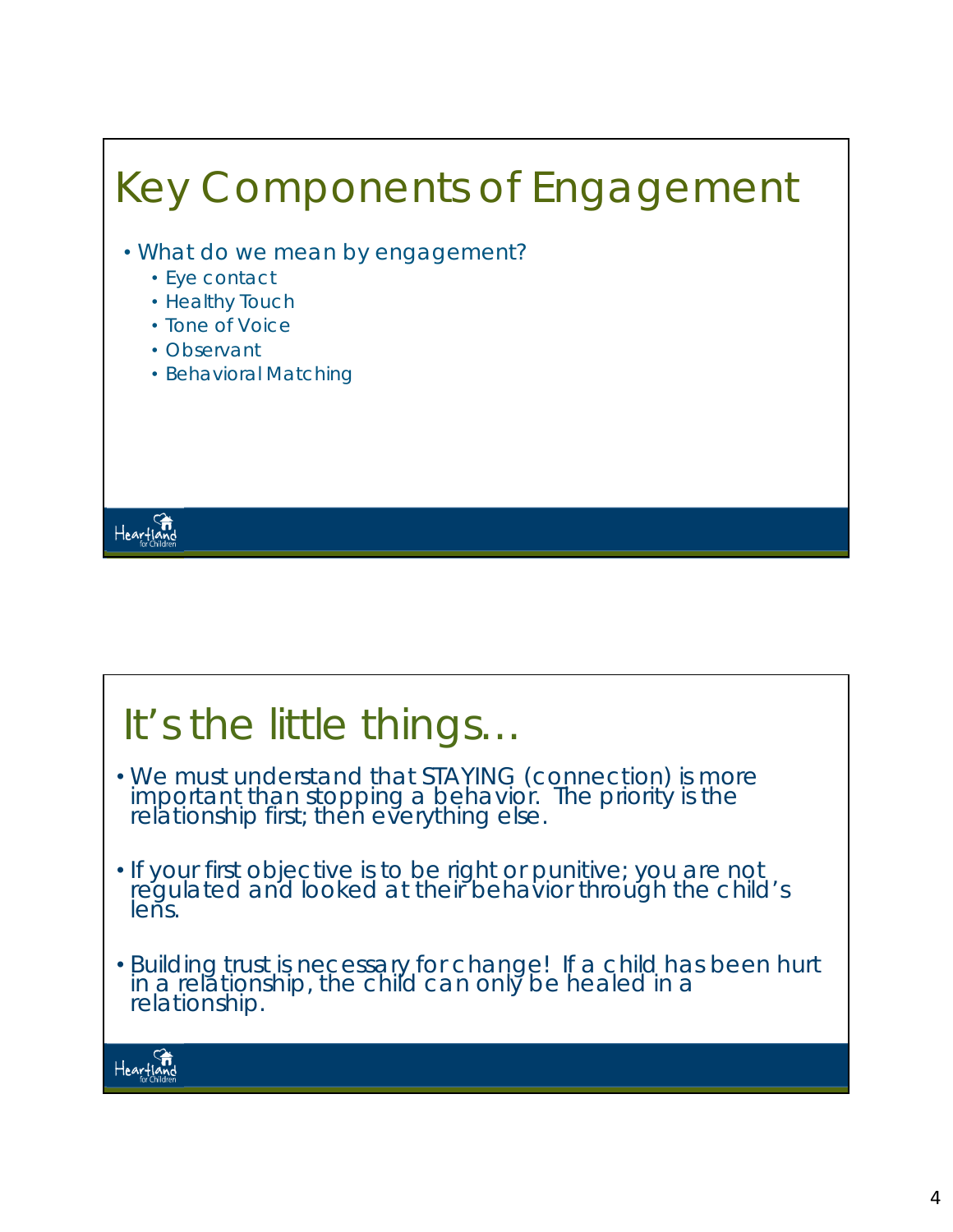

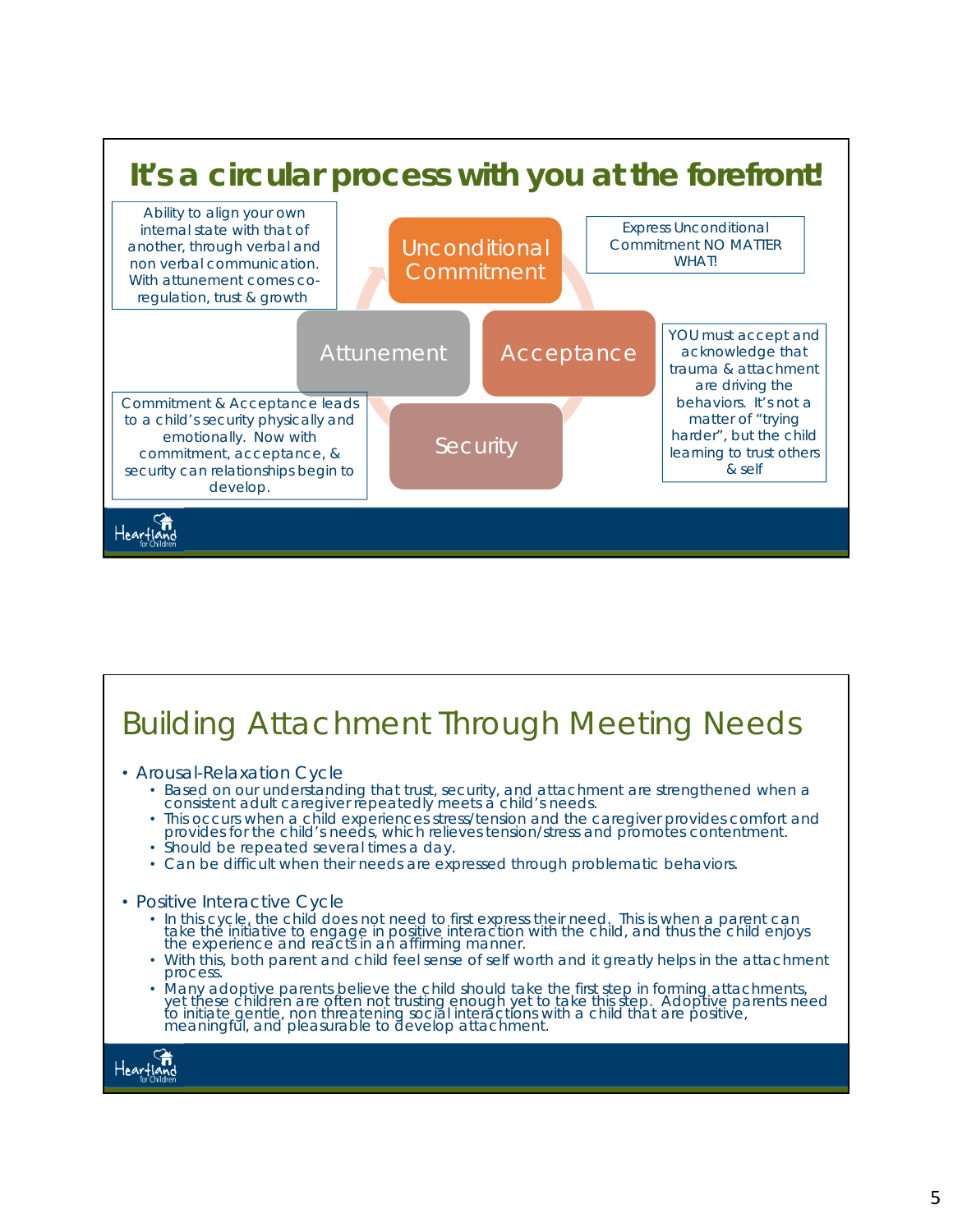

# And Most Important….

- You can not give away that which is not yours to give…..
	- If you cannot learn how to be regulated yourself how can you expect the child to do so. You are the child's model and they learn through your example.
	- Remember to take time for yourself to relax and become regulated. If you are stressed, the child can sense this!
- We are not perfect. When reacting in a way you know you shouldn't have, you can repair what was done by simply stating: "I am sorry, this is not the parent that I want to be. Can we start over?"
- Provide Unconditional Commitment & Love. Meaning that there is *nothing* that a child can do to make you give up on him/her.
- This is definitely a different way of parenting and while it may be challenging initially it has been shown to be very successful. Many people become enlightened at their new sense of calm and the new perspective on the world.

Heartia